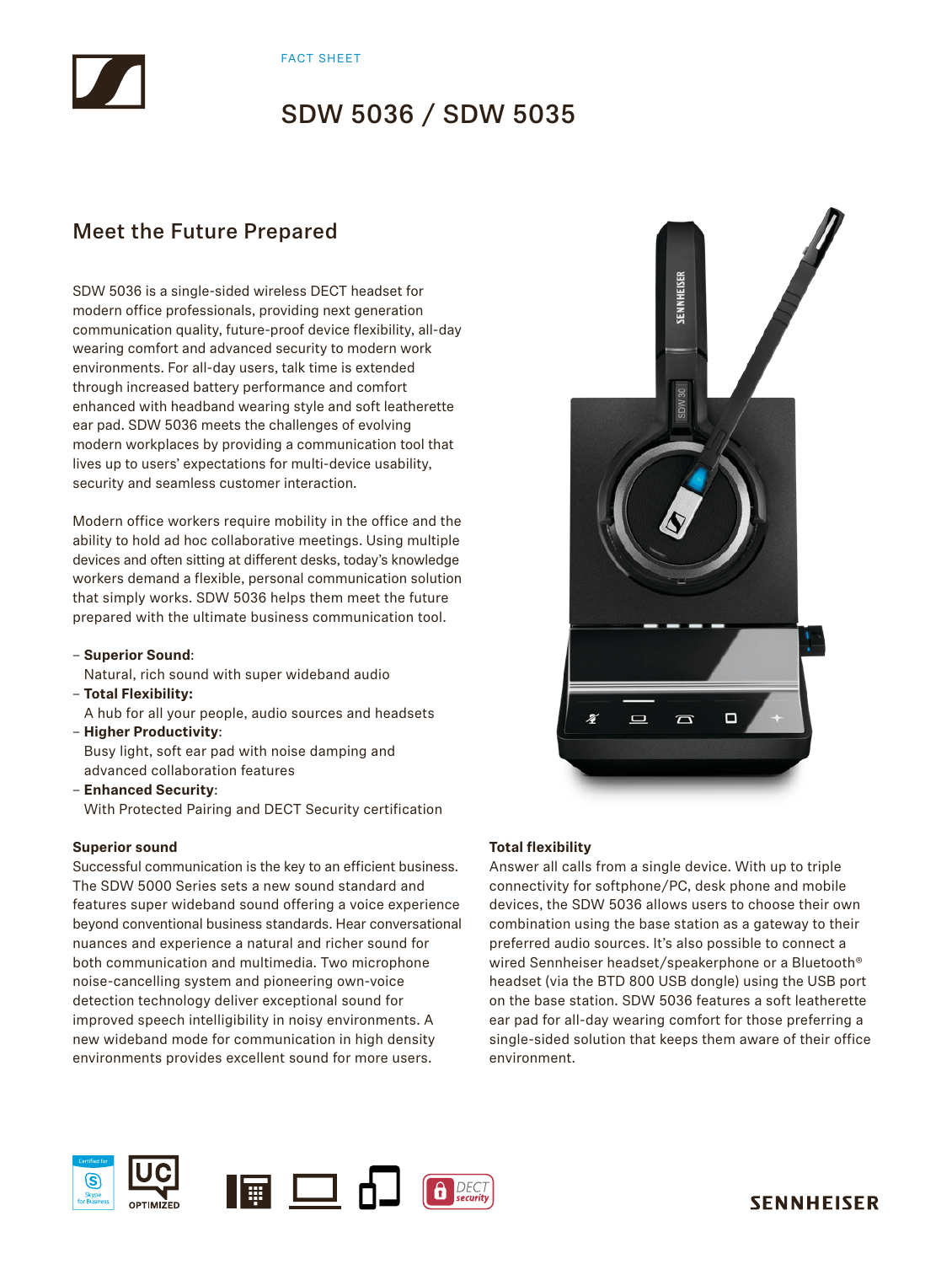#### **Higher productivity**

SDW 5000 Series offers an array of smart features to enable seamless communication and collaboration for improved productivity. The busy light on the headset helps users to remain undisturbed during calls and conferences, and the soft ear pad provides noise damping to reduce distractions. Smart headset and base station controls deliver easy call management. The cloud-based Sennheiser HeadSetup™ Pro Manager puts IT managers in control of all Sennheiser devices and manages assets, updates and configurations from one location. The SDW 5036 is UC optimized and certified for Skype for Business to maximize productivity.

#### **BENEFITS & FEATURES**

- **Crisp and natural sound with super wideband,** for voice clarity that exceeds conventional business standards
- **Exceptional speech intelligibility** with two microphone noisecancelling system and pioneering own-voice detection technology
- **Sound clarity in high density environments** with high density wideband mode
- **Hearing protection from acoustic shock** by ensuring that the sound pressure level does not exceed 118 dB
- **Manage all calls from one headset** with triple connectivity to softphone/PC, desk and mobile phone
- **Maximum flexibility via one single base station**  works with all SDW 5000 headsets and connects to a Sennheiser Bluetooth® headset or a wired headset or speakerphone
- **All-day wearing comfort** with soft leatherette ear pad and noise damping
- **Optimized for major UC brands and certified for Skype for Business**
- **Undisturbed calls** with a busy light on the headset. A busy light for the desk is available as an accessory
- **Easy configuration and management** for IT managers with HeadSetup™ Pro Manager
- **Enhanced security** with Protected Pairing, 128-bit authentication and DECT Security certification to keep all conversations confidential
- **Long distance wireless range** up to 180 m/ 590 ft with line of sight
- **Hot desking** with fast, secure headset pairing
- **Easy to set up phone conferences** of up to 4 SDW 5000 Series headsets with the same base station
- **Full workday of talk time** up to 14 hours narrowband
- **Fast charging** with 50 % battery in just 30 minutes

Learn more at sennheiser.com/sdw5000

### **Enhanced security**

Security is a primary concern for a company's IT manager. SDW 5036 comes with advanced security protocols to ensure that all communication is kept confidential. The SDW 5000 Series is DECT Security certified\* and designed with special focus on secure pairing, the most vulnerable part of a wireless system. The authentication process uses 128-bit keys and Protected Pairing ensures that sensitive pairing data cannot be intercepted over-the-air. Sennheiser HeadSetup™ Pro Manager allows the IT manager to disable Bluetooth®, call merging and conferencing mode if required.

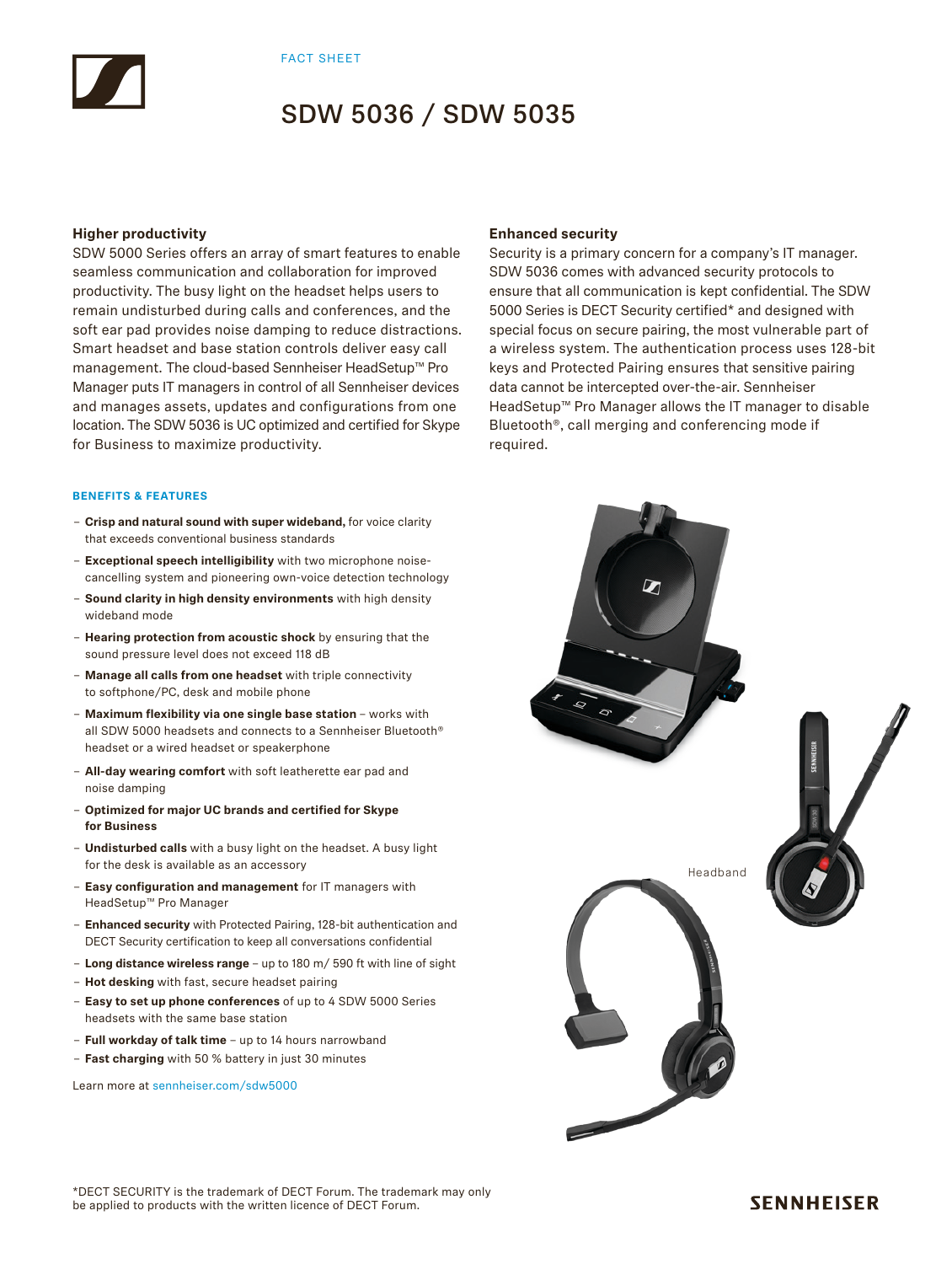FACT SHEET

## SDW 5036 / SDW 5035

### Product Data

| <b>General Data</b>        |                                                                                                                                                                                 |  |  |
|----------------------------|---------------------------------------------------------------------------------------------------------------------------------------------------------------------------------|--|--|
| Product description        | SDW 5036: Wireless DECT headset with base station. Triple connectivity to desk phone,<br>PC/softphone and mobile devices. UC optimized and Certified for Skype for Business.    |  |  |
|                            | <b>SDW 5035:</b> Wireless DECT headset with base station. Dual connectivity to desk phone and<br>PC/softphone. UC optimized and Certified for Skype for Business.               |  |  |
| Wearing style              | Single-sided headset                                                                                                                                                            |  |  |
| Weight                     | 100 g $/$ 3.52 oz                                                                                                                                                               |  |  |
| Ear pad size               | ø 54,5 mm / 2.15 in.                                                                                                                                                            |  |  |
| Personalization            | Yes with nameplate on headset                                                                                                                                                   |  |  |
| <b>Audio</b>               |                                                                                                                                                                                 |  |  |
| Microphone                 | Digital MEMs microphones - two microphone noise-cancelling system<br>for exceptional speech clarity                                                                             |  |  |
| Microphone frequency range | 150 Hz - 11 kHz (Super wideband)<br>150 Hz - 7.0 kHz (Wideband)<br>150 Hz - 3.5 kHz (Narrowband)                                                                                |  |  |
| Speaker type               | High-quality Neodymium Magnet Speaker for outstanding audio quality                                                                                                             |  |  |
| Speaker frequency range    | 150 Hz - 11.5 kHz (Super wideband)<br>150 Hz - 6.8 kHz (Standard wideband and High density wideband)<br>300 Hz - 3.5 kHz (Narrowband)<br>20 Hz - 20 kHz (Fullband - music mode) |  |  |
| <b>Technical Data</b>      |                                                                                                                                                                                 |  |  |
| <b>DECT</b>                | 1.880 to 1.900 MHz (EU, UK, AUS)<br>1.920 to 1.930 MHz (US)                                                                                                                     |  |  |
| GAP compatible             | Yes (Headset)                                                                                                                                                                   |  |  |
| Headset                    | Connects to base station                                                                                                                                                        |  |  |
| <b>Base station</b>        | Connects to desk phone, softphone and up to two mobile devices simultaneously                                                                                                   |  |  |
| BTD 800 USB dongle         | For more information please see www.sennheiser.com/btd-800-usb                                                                                                                  |  |  |
| USB-A port                 | Supports call handling with Sennheiser devices and smartphone charging                                                                                                          |  |  |
| Temperature range          | Operational: +5 °C to + 45 °C / +41 °F to +113 °F<br>Storage: -20 °C to + 70 °C / -4 °F to +158 °F                                                                              |  |  |
| Battery (Lithium Polymer)  | Exchangeable by service                                                                                                                                                         |  |  |
| Range                      | Line of sight: 180 m / 590 ft<br>Typical office building: 55 m / 180 ft                                                                                                         |  |  |
| Automatic power adjustment | Yes (distance between headset and base)                                                                                                                                         |  |  |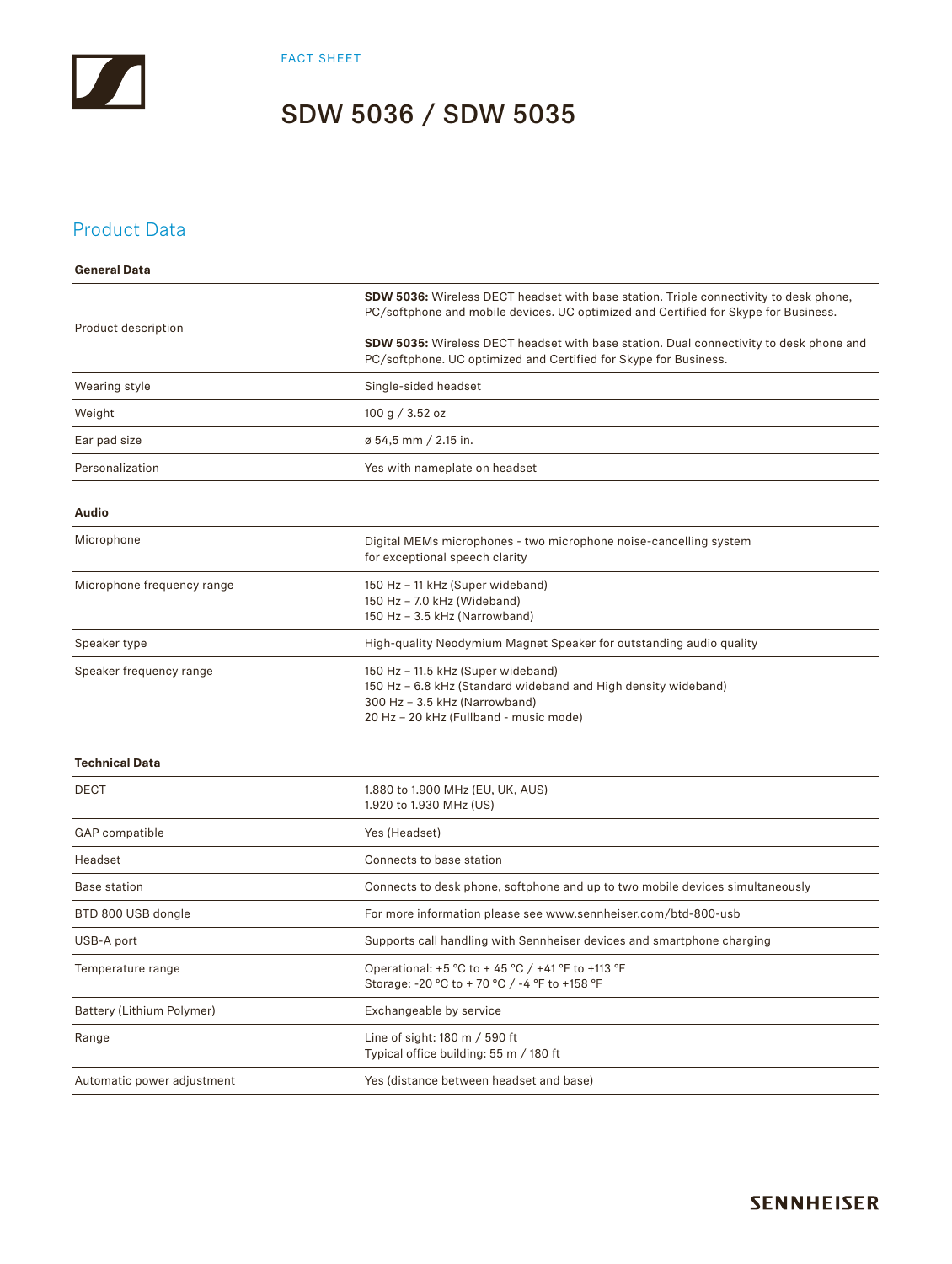### Product Data

| <b>Technical Data</b>                         |                                                                                                                                                                                                                                                 |
|-----------------------------------------------|-------------------------------------------------------------------------------------------------------------------------------------------------------------------------------------------------------------------------------------------------|
| Talk time                                     | Up to 14 hours (Narrowband)<br>Up to 12 hours (Density optimized wideband)<br>Up to 11,5 hours (Wideband)<br>Up to 9 hours (Super wideband)                                                                                                     |
| Listen time (music mode)                      | Up to 9 hours (Fullband)                                                                                                                                                                                                                        |
| Standby time                                  | Up to 44 hours                                                                                                                                                                                                                                  |
| Auto sleep mode when out of range             | Yes, after 12 hours                                                                                                                                                                                                                             |
| Charge time                                   | 0 - 50 %: 30 minutes<br>0 - 100 %: 1 hour and 30 min                                                                                                                                                                                            |
| Warranty                                      | 2 years                                                                                                                                                                                                                                         |
| <b>Hearing Protection</b>                     |                                                                                                                                                                                                                                                 |
| ActiveGard® technology                        | Protect users against acoustic injury caused by sudden sound burst on the line                                                                                                                                                                  |
| EU*/AUS Limiter depending on regional variant | Activation by dip switch, HeadSetup™ Pro and HeadSetup™ Pro Manager.                                                                                                                                                                            |
| <b>Security</b>                               |                                                                                                                                                                                                                                                 |
| Pairing intrusion protection                  | <b>Protected Pairing</b>                                                                                                                                                                                                                        |
| Certification                                 | <b>DECT Security certified</b>                                                                                                                                                                                                                  |
| <b>Content of delivery</b>                    |                                                                                                                                                                                                                                                 |
| What's in the box                             | - Base station<br>- Headset<br>- BTD 800 USB dongle (Included in SDW 5036)<br>- USB cable<br>- Power supply<br>- Audio phone cable<br>- Printed quick guides (headset and base station)<br>- Printed safety guide<br>- Printed compliance sheet |

\* Noise At Work: The EU's "Noise At Work Directive" (2003/10/EC) sets limits for two types of noise in the workplace: Acoustic burst and Sustained Noise.